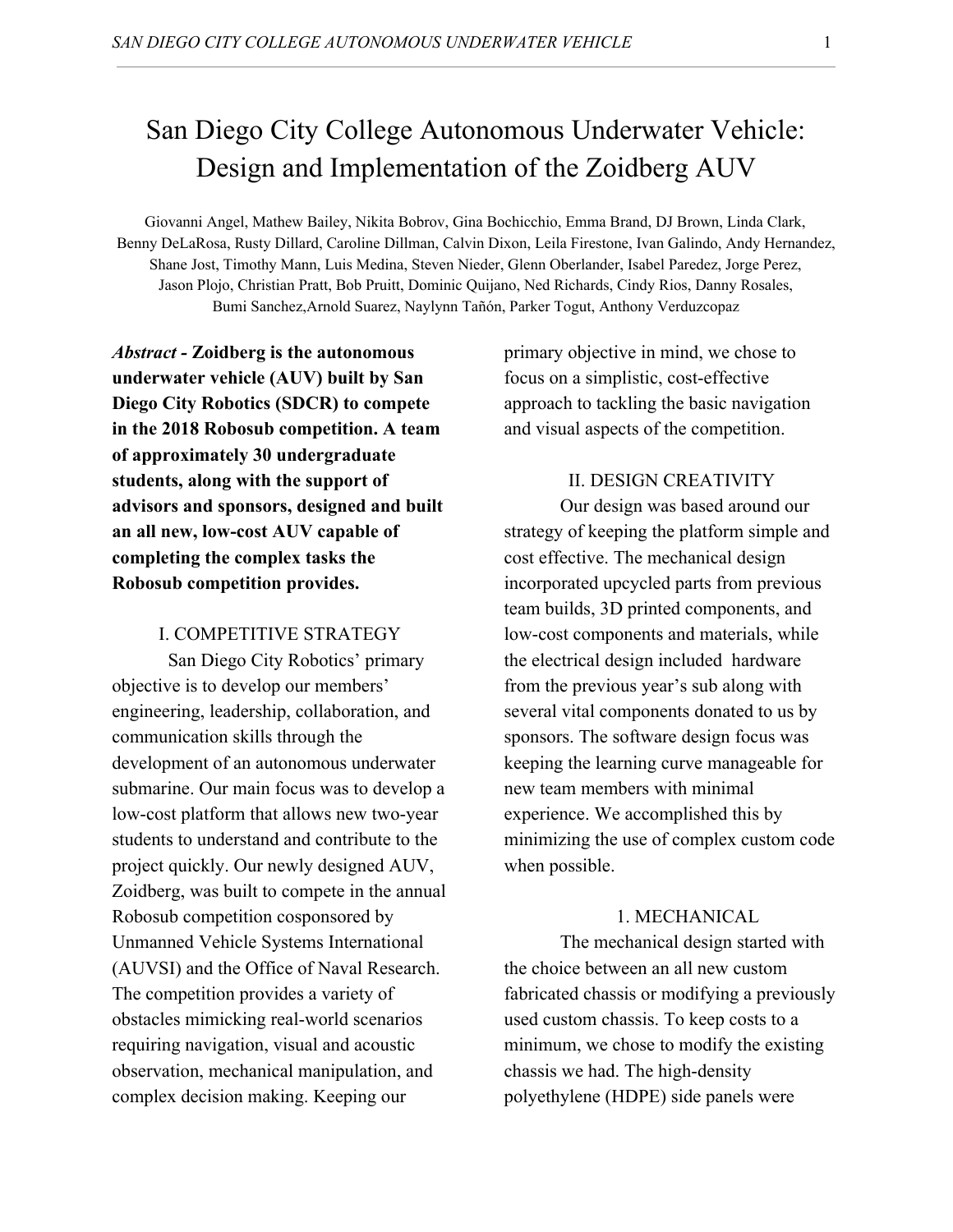flipped and new holes were cut to allow optimal water flow for the thrusters. The thrusters were mounted with custom designed 3D printed mounts in a vectored layout *(fig. 1)* providing maximum maneuverability.



 *fig. 1*

After experiencing difficulties with our previously used custom end caps, we chose to use a water tight enclosure from Bluerobotics. Their end caps give us the ability to easily access the components housed inside by removing just the faceplate leaving the main o-ring seals in place when poolside. We went through multiple design changes for mounting the enclosure that consisted of 3d printed straps, and several iterations of lower cradle mounts. After testing the different ideas, we found that a pair of stainless steel u-bolts wrapped in a closed-cell rubber and a set of custom printed cradle mounts gave us the best stability *(fig. 2)*.

Our biggest design challenge was integrating the new doppler velocity logger (DVL) from Rowe Technologies. Because the position of the DVL was crucial, we decided on a top mount design preventing potential interference with the signals. To support the weight of the sensor, we chose

to fabricate a custom mount from HDPE which was attached to the chassis with anodized aluminum rails. This also provided the mounting location for the main enclosure.

For our camera housing, we chose to use a smaller version of the same enclosure as the main hull for similar reasons. The design is proven and provides quick, easy access to the camera. We repurposed a pair of aluminum light brackets to mount the enclosure and tied them into the chassis with custom designed 3d printed mounts.



*fig. 2*

The internal mounts for our camera and electronic hardware were designed to be lightweight, low-cost, and effective. The main enclosure features a 3D printed electronics panel that slides into the enclosure and fixes to multiple ring guides. This gave us a modular, secure design and easy access to the internal components.

## 2. ELECTRICAL

Our biggest change this year in electrical design was the use of multiple off-the-shelf electrical modules instead of custom circuit boards. Most of the components are quadcopter based solutions retrofitted for a submarine, which saved the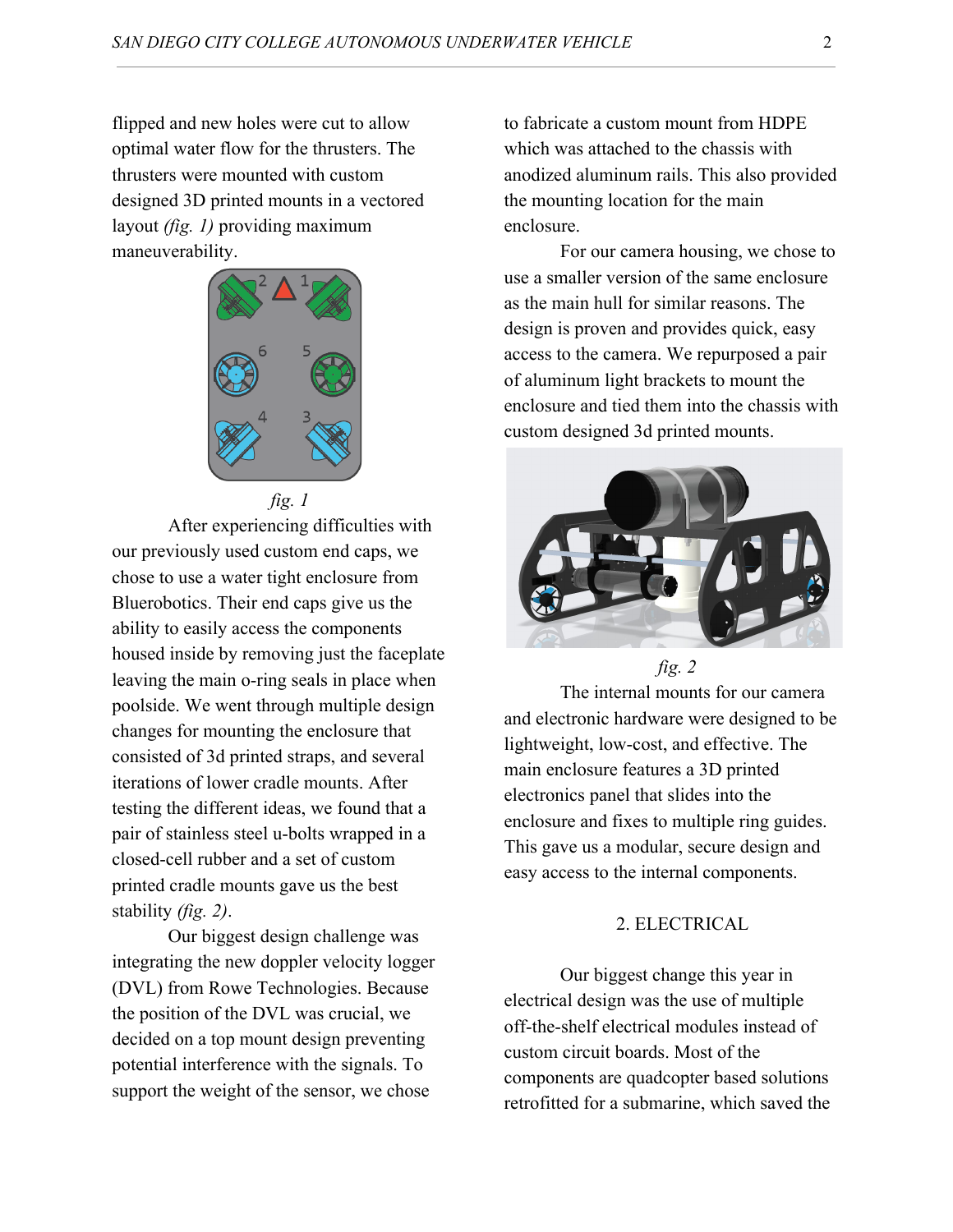team money and development time. The implementation of a power management system which monitored the power consumption to the motors helped out this year, in the prevention of damaging the Lithium Polymer batteries. The batteries used this year are of a larger power capacity and allow the submarine dive for longer periods. Our killswitch consist of a hall effect sensor on a custom circuit board connected directly to a 12 volt 100 amp relay.

### 3. SOFTWARE

With our main strategy revolving around simplicity, we chose to use the Robot Operating System (ROS), in conjunction with ArduSub, OpenCV, and custom software. All this software runs on the Jetson TX1 development board. Because most of our team members are two-year students, we wanted to use and create software that was easy to learn and was well documented. For this reason, everything was programmed in Python. It was compatible with OpenCV and allowed our team to explore topics of machine learning. Using ROS, OpenCV, and ArduSub gives our team a solid foundation to teach new students the basic functionality. This was designed to break the cycle of starting from scratch every year on designing a control system and basic navigation when core team members transfer.

 We chose to use ROS because it gives us a versatile and module operating system that is adaptable to our application. It establishes communication between all of our components: Pixhawk, Jetson TXI, DVL, power module, GPS, and Zed camera.

Implementing ROS gives us the capability to send all sensor information to a central location where it is published and ready for use when needed [1].

In previous team builds, the control system consisted of custom code written by core team members in C++ which hindered new members' understanding of its operation. Our changes reflect a system that is easy to learn and allows them to focus on individual tasks and more complex problems such as object recognition and color detection.

For our visual detection, we are running OpenCV. It provides us a common infrastructure for computer vision application and accelerates the use of the AUV's perception[2]. Using OpenCV we can detect objects positions relative to the AUV that we can use to set new headings and motor commands.



*fig.3*

In addition to OpenCV, we can navigate with the DVL. Our DVL is initiated via python code that can produce the serial commands normally sent by the pre-supplied control software, Pulse. Once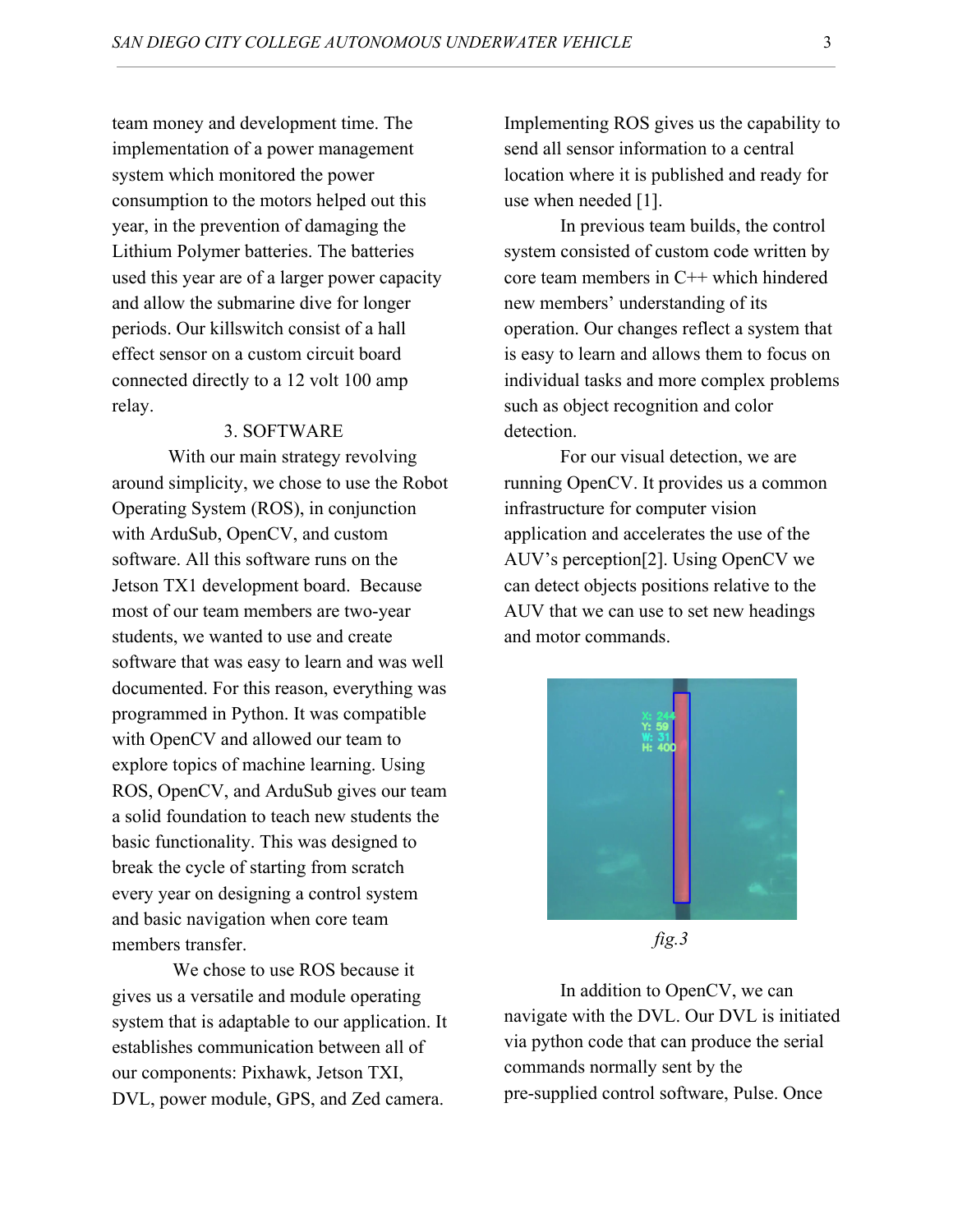the DVL is engaged, the data received is sent over serial lines and published to a ROS node.

The mission control system is custom software created specifically for navigation and individual tasks. We chose to use our own design to tailor our system to accomplish the complex tasks required in the competition. Because this software was built from the ground up, our team devoted a considerable amount of time in developing it to be reliable, efficient, and well documented. As with all the subsystems, the mission control system was designed with our main goal of simplicity in mind.

## III. EXPERIMENTAL RESULTS

Although our experimental testing was limited, we were able to successfully test the various systems of the AUV and make adjustments based off the data collected. We scheduled as much time possible to test in the pool and were able to spend over 35 hours of time in the water and even more time in simulation.

Due to time constraints, we planned individual water tests for the various systems onboard allowing the subteams to test independently. All of our tests were successful with very limited issues. We scheduled test time for each system after the engineering and design phases were completed. After the successful tests, the subsystems were integrated into the AUV and tested again. We spent the large majority of our time on the design and engineer phase which allowed our limited in time in the water to be as efficient as possible.

## IV. ACKNOWLEDGEMENTS

SDCR would like to extend a special thanks to our faculty advisor Prof. Bob Pruitt who's supported our efforts since the teams inception. We'd also like to thank team advisors Jason Plojo (former team leader) and Patricia Shanahan (software advisor/donor). We'd also like to thank the incredible support we've received from our sponsors: Rowe Technologies (DVL), Robo3d (3D Printer), TE Connectivity (connectors), MRobotics (PixHawk/hardware), San Diego Maker's Guild (donor), Nvidia (TX1), Solidworks, Mathworks, and San Diego City College Engineering Department.

#### V. REFERENCES

[1] Wasowski, Andrzej, "Robot Operating System" Open Source Robotics Foundation. wiki.ros.org, June 9, 2018.

[2] OpenCV team, "Atomic Bomb" OpenCV. https://github.com/opencv/opencv/wiki, May 11, 2010.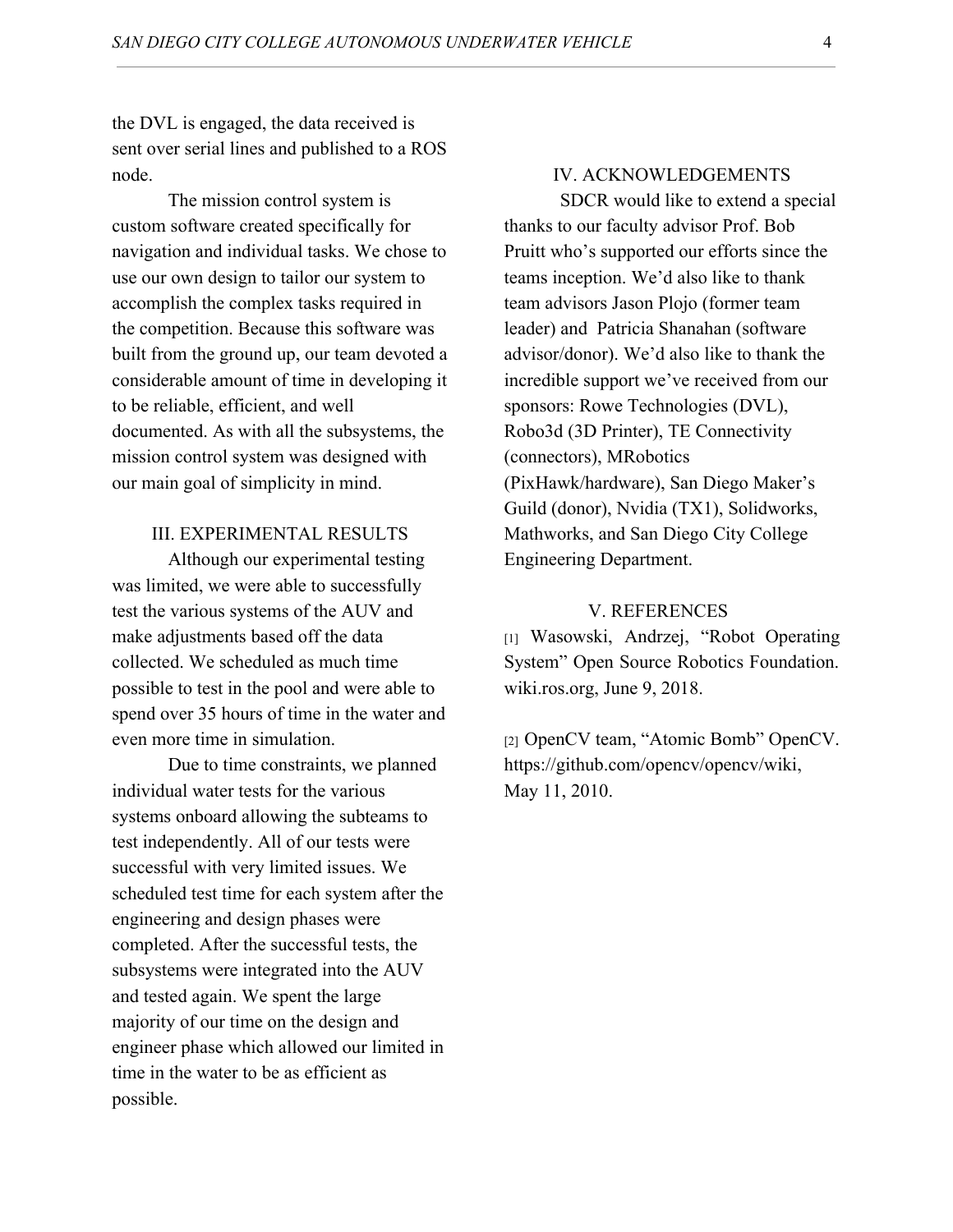Appendix A:

| Component                             | Vendor                 | Model /Type       | <b>Specs</b> | Cost (if new) |
|---------------------------------------|------------------------|-------------------|--------------|---------------|
| <b>Buoyancy Control</b>               |                        |                   |              |               |
| Frame                                 | Used                   | <b>Custom Fab</b> | <b>HDPE</b>  |               |
| <b>Waterproof Housing</b>             | <b>BlueRobotics</b>    | 6" Water Tight    | w/End Caps   | \$212.80      |
| <b>Waterproof Connectors</b>          | <b>TE Connectivity</b> | Wet-Conn          | Mini         | Donation      |
| <b>Thrusters</b>                      | <b>BlueRobotics</b>    | <b>T200</b>       |              | \$169.00 ea   |
| <b>Motor Control</b>                  | <b>MRobotics</b>       | Rev <sub>2</sub>  |              | Donation      |
| <b>High Level Control</b>             |                        |                   |              |               |
| <b>Actuators</b>                      |                        |                   |              |               |
| <b>Propellers</b>                     |                        |                   |              |               |
| <b>Battery</b>                        | Zande Elec.            | YSD-12680         | 12V6800mA    | \$39.95 ea    |
| Converter                             |                        |                   |              |               |
| <b>Regulator</b>                      |                        |                   |              |               |
| CPU                                   | <b>NVidia</b>          | Jetson TX1        |              | Donation      |
| <b>Internal Comm Network</b>          | <b>ROS</b>             |                   |              |               |
| <b>External Comm Innterface</b>       | Serial                 |                   |              |               |
| Programming Language 1                | $C++$                  |                   |              |               |
| Programming Language 2                | Python                 |                   |              |               |
| <b>Compass</b>                        | <b>Rowe Tech</b>       | SeaProfiler       | 600 khz      | Donation      |
| <b>Inertial Measurment Unit (IMU)</b> | <b>MRobotics</b>       | Rev <sub>2</sub>  |              | Donation      |
| Doppler Velocity Log (DVL)            | <b>Rowe Tech</b>       | SeaProfiler       | 600 khz      | Donation      |
| Camera(s)                             | <b>StereoLabs</b>      | ZED               | Stereo Cam   | \$449.00      |
| <b>Hydrophones</b>                    | Used                   | Custom            |              |               |
| Manipulator                           | N/A                    |                   |              |               |
| <b>Algorithms: vision</b>             | Open CV                |                   |              |               |
| <b>Algorithms: acoustics</b>          | Custom                 |                   |              |               |
| Algorithms: localization and mapping  | Custom                 |                   |              |               |
| <b>Algorithms: autonomy</b>           | Custom                 |                   |              |               |
| Open source software                  | <b>ROS</b>             | Open CV           | ArduSub      |               |
| Team size (number of people)          | 35                     |                   |              |               |
| <b>HW/SW</b> expertise ratio          | 4:1                    |                   |              |               |
| <b>Testing time: simulation</b>       | ~40hrs                 |                   |              |               |
| <b>Testing time: in-water</b>         | ~35hrs                 |                   |              |               |